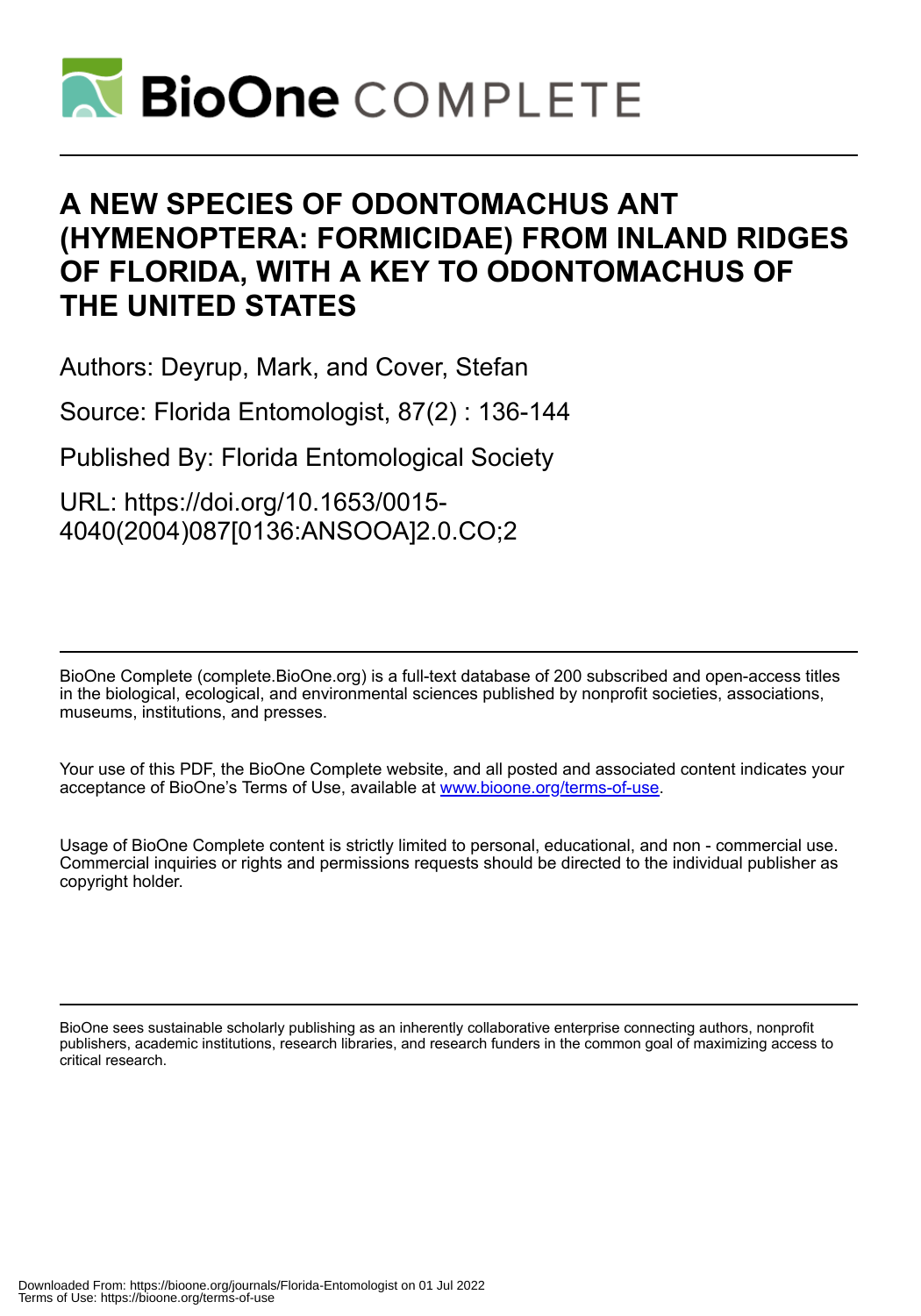## A NEW SPECIES OF *ODONTOMACHUS* ANT (HYMENOPTERA: FORMICIDAE) FROM INLAND RIDGES OF FLORIDA, WITH A KEY TO *ODONTOMACHUS* OF THE UNITED STATES

## MARK DEYRUP<sup>1</sup> AND STEFAN COVER<sup>2</sup> 1 Archbold Biological Station, P.O. Box 2057, Lake Placid, FL 33862

2 Department of Entomology, Museum of Comparative Zoology, Harvard University, Cambridge, MA 02138

#### **ABSTRACT**

The ponerine ant *Odontomachus relictus* n. sp. is described from specimens collected in scrub and sandhill habitats on several ancient sand ridges in Florida. It appears to be a relict species from dry periods in the Pleistocene. Workers are similar to the western species *O. clarus* Roger, but males of the two species are strongly divergent. Keys and natural history notes are provided for workers and males of the four *Odontomachus* species known from the U.S. Examination of males might help clarify the taxonomic status of *Odontomachus* of Central and South America.

Key Words: Florida endemics, arenicolous arthropods, *Odontomachus*, ants, Formicidae, Ponerinae

#### **RESUMEN**

La hormiga ponerine *Odontomachus relictus* n. sp., es descrita de especímenes recolectados en los hábitat de matorrales y de los bancos de arena en varias lomas de arena antíguas en la Florida. Parece ser una especie reliquia de los periodos secos del Pleistoceno. Los obreras son similares a la especie occidental *O. clarus* Roger, pero los machos de los dos especies son fuertemente divergentes. Se provee las claves y notas de la historia natural sobre las obreras y los machos de las cuatro especies de *Odontomachus* species conocidas en los Estados Unidos. La examinación de los machos puede ayudar a aclarificar el estatus taxonómico de los *Odontomachus* de centro y de suramerica.

Members of the genus *Odontomachus* are often common and conspicuous insects. They are relatively large for ants (length often around 8 mm), with elongate mandibles whose powerful snapping action is produced by massive muscles accommodated in bulging lobes on the head capsule (Fig. 1A, B). *Odontomachus* has achieved some fame for the speed of its mandibular snap, which occurs in 0.33-1.00 millisecond, the fastest animal movement known (Gronenberg et al. 1993). In spite of these formidable jaws, backed up by a sting strong enough to elicit a definitive reaction in humans, these ants are not particularly fierce, and are usually seen stalking slowly about singly on the surface of leaf litter. As might be expected, examples of such large and obviously interesting ants began to accumulate in collections at an early date, resulting in the naming of numerous species and forms. This proliferation of names was based to a large extent on what seemed to be a good array of useful characters, including pilosity, color, surface sculpture, and the shape of the mandibles and petiole.

Unfortunately, it appears that many of the characters used in diagnoses of *Odontomachus* species show intraspecific variation, resulting in large numbers of synonyms. Bolton's 1995 catalog of Formicidae includes 161 specific and subspecific names for extant *Odontomachus* species, 60 of which Bolton lists as valid names. Most of the credit for the simplification of nomenclature should go to Brown's 1976 review of the genus. Lineages that include variable species also may include cryptic species, and this seems to be true of *Odontomachus*. In the U.S., *Odontomachus* nomenclature was at its most austere following Brown's 1976 salutary pruning of the genus, resulting in one recognized species in the Southeast, *O. brunneus* (Patton), and one recognized species in the Southwest, *O. clarus* Roger. Deyrup et al. (1985) showed that there were three species in the Southeast: *O. brunneus*, *O. ruginodis* M. R. Smith (probably a relatively recent introduction to the area), and what appeared to be an isolated population of the southwestern *O. clarus*, restricted to arid dunes in central peninsular Florida. New evidence reveals that the southeastern species thought to be *O. clarus* is a different, undescribed species.

The purpose of this paper is to name this new species, to present an identification guide to the four U.S. species, to summarize the known natural history of all four species, to briefly cover the nomenclature of the species, and to indicate a few residual problems.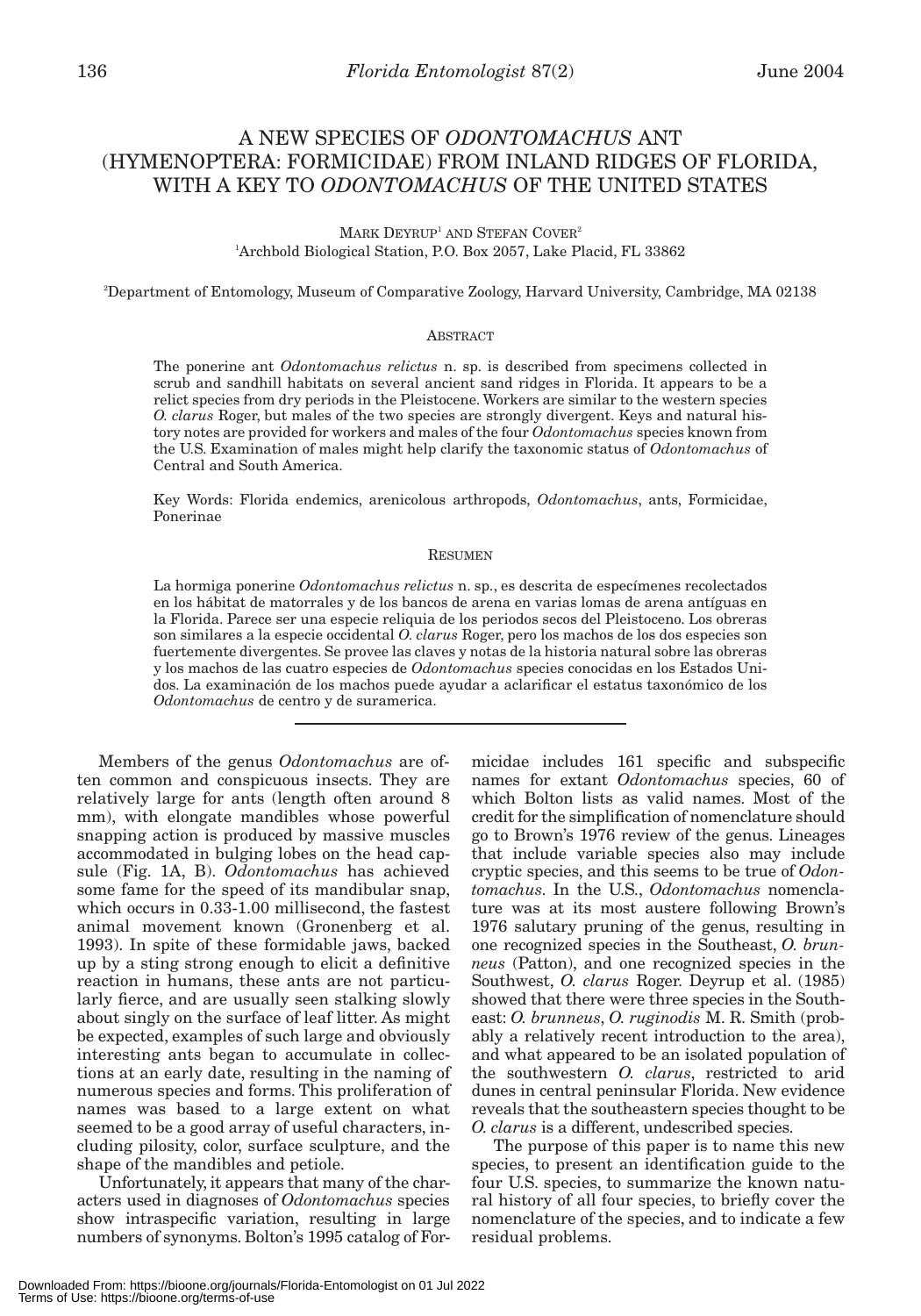

Fig. 1. *Odontomachus relictus*, new species, worker. A. Lateral view. B. Frontal view of head. C: Posterior view of petiole.

## CLASSIFICATION AND DIAGNOSIS OF *Odontomachus*

Family Formicidae, subfamily Ponerinae, tribe Odontomachini (Hölldobler & Wilson 1990). *Odontomachus* is a senior synonym of *Pedetes* Dalla Torre, *Champsomyrmex* Emery, and *Myrtoteras* Matsumura (Bolton 1995); these junior synonyms have not been used for more than 25 years, and there is no current confusion about these names.

## Diagnosis (modified from Hölldobler and Wilson 1990)

Mandibles slender, elongate, attached near middle of anterior margin of head, abruptly bent inward at apex, widened apices expanded with three teeth arranged in a vertical series; third abdominal segment not differentiated by a constriction from the rest of the abdomen. Nuchal carina (the ridge delimiting the occiput) V-shaped, narrowed toward its median into a mid-dorsal groove; apophyseal lines present as convergent lines from the vertex of the head up to the nuchal carina.

The shape of the nuchal carina and the presence of apophyseal lines distinguish *Odontomachus* from the somewhat similar genus *Anochetus.* A simple character for separating *Odontomachus* from *Anochetus* in the U.S. is the shape of the petiole, ending in a dorsal spine or simple cone in *Odontomachus*, and in a pair of spines or a pair of angles in *Anochetus mayri* Emery, the only representative of its genus known from the U.S. (Deyrup 2002). *Anochetus mayri*, which is native to the West Indies and exotic in Florida, is smaller (4 to 5 mm in length) than the *Odontomachus* species considered here. *Anochetus kempfi* Brown (West Indies) is within the size range of local *Odontomachus*, but very slender, and with a two-spined petiole.

## *Odontomachus relictus* Deyrup and Cover, **new species**

Diagnosis of worker (Fig. 1).

Distinguished from other U.S. *Odontomachus* by the following combination of character states: conspicuous striae present on basalar lobe (oval sclerite at dorsal posterior corner of mesopleuron); posterior side of petiole without transverse striae; appressed hair on first gastral tergite sparse, short, spaces between hairs often as wide as the length of hairs.

#### Description of holotype worker

Features visible in lateral view described from left side. Measurements in mm. Total length (length of head excluding mandibles + length of mesosoma + length of petiole + length of gaster): 7.48; head length: 2.12; width of head at rear margins of eyes: 1.80; width of head at widest part of occipital lobes: 1.62; length of left mandible: 1.20; maximum width of eye: 0.30; maximum width of clypeal area: 0.30; length of mesosoma: 2.67; length of petiole: 0.52; length of gaster: 2.17. Head: fine striae diverging from frontal lobes, covering frontal aspect of head, disappearing before occipital area, covering only the upper quarter of the extraocular furrow; posterior lateral corners, occipital area, underside of head smooth and shining. Mesosoma: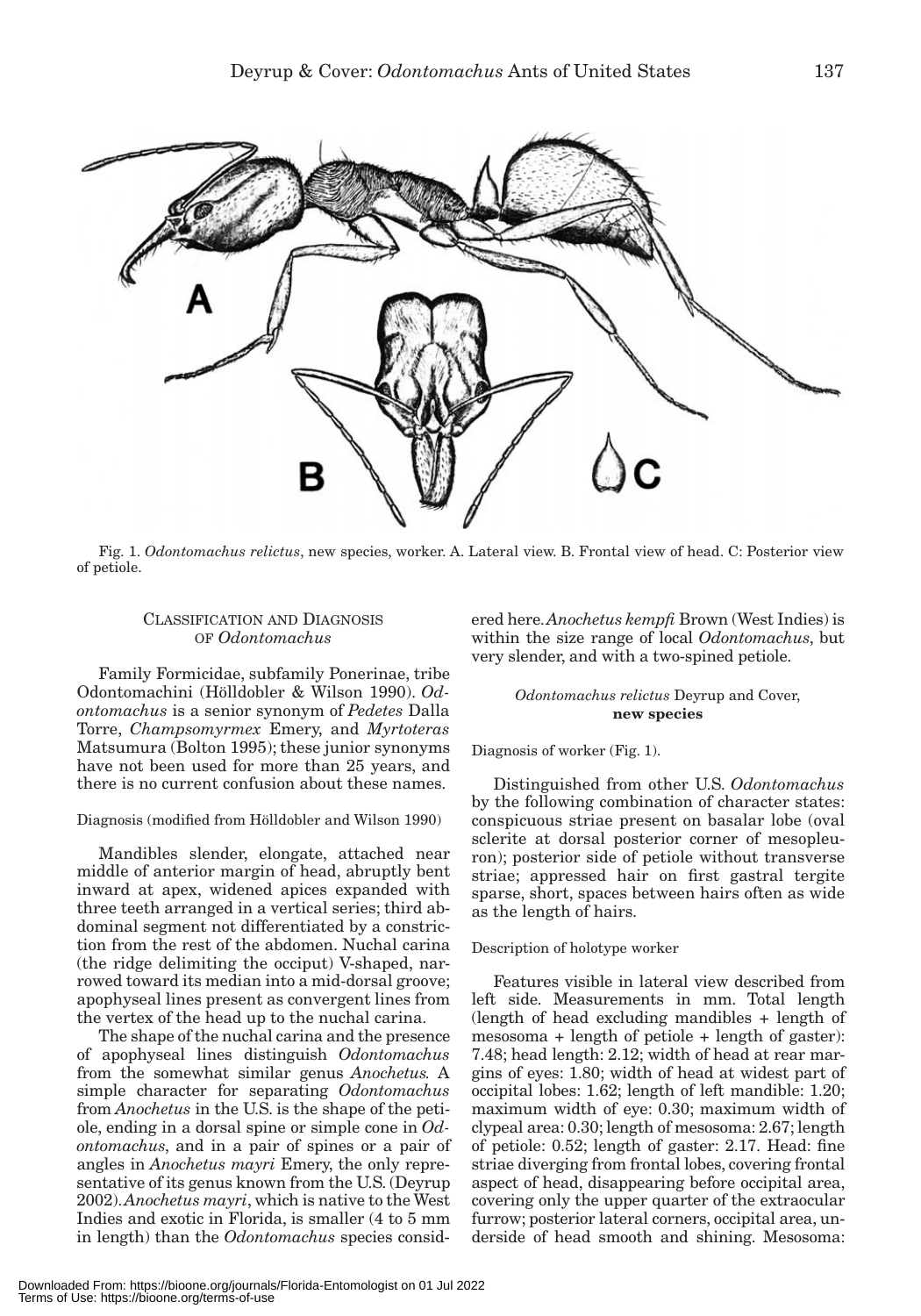pronotum with roughly circular concentric striae, without longitudinal striae reaching the hind margin; mesonotum and propodeum with transverse striae; striae present on basalar lobe; mesopleuron smooth, shining, with longitudinal striae along dorsal and ventral margins. Petiole: apically spinose; in profile anterior face convex, posterior face bisinuate; posterior face in posterior view smooth and shining, without hairs. Gaster: shining, no surface sculpture except for minute punctures from which hairs emerge; first tergite sparsely covered with short, appressed, pale hairs, spaces between hairs usually as wide as length of hairs; first tergite with sparse, scattered, suberect long hairs, including an uneven subapical row. Color: head, antennae, mesosoma, petiole dark reddish brown, contrasting with blackish-brown gaster; legs dark yellow, contrasting with mesosoma.

## Diagnosis of queen

Queens of the four U.S. species were examined. Diagnosis as in worker.

## Description of a paratype queen

Measurements in mm. Total length (length of head excluding mandibles + length of mesosoma + length of petiole + length of gaster): 8.37; head length: 2.15; width of head at rear margins of eyes: 1.77; width of head at widest part of occipital lobes: 1.70; length of left mandible: 1.20; maximum width of eye: 0.27; maximum width of clypeal area 0.25; length of mesosoma: 2.75; length of petiole: 0.52; length of gaster: 2.95. Structural character states and color as in worker, except for occurrence of ocelli and expansion of the mesosomal dorsum (pronotum, mesonotum, scutellum) associated with flight; pronotum transversely striate, mesonotum longitudinally striate.

## Diagnosis of male

Distinguished from other U.S. *Odontomachus* by the following combination of character states: ocelli very large, wider than the distance between the lateral ocelli and the eyes (Fig. 2A); body color medium brown, antennae yellowish.

## Description of a paratype male

Measurements in mm. Total length (length of head excluding mandibles + length of mesosoma + length of petiole + length of gaster): 6.66; head length: 1.07; width of head at widest part, including eyes:1.45; length of mesosoma: 2.25; length of forewing: 4.95; length of petiole: 0.47; length of gaster: 2.57. Head: in frontal view, eyes longer than the distance between them dorsally; median ocellus wider than the distance between a lateral

ocellus and the margin of the eye; clypeus in profile not strongly protuberent. Mesosoma: pronotum, mesopleural area above and below episternal suture feebly shining, not striate; mesonotum finely striate, transversely on anterior quarter, remainder longitudinally; scutellum convex, shining, lacking a median carina; propodeum without a raised carina, feebly shining, with weak, fine striae in the following patterns: a median series of concentric ovals, posterior portion with transverse bisinuate lines, obliquely longitudinal lines laterally ventral to spiracle; propodeum in profile long and low, without a declivitous posterior portion; gaster shining, tergites without surface sculpture except for fine, hair-bearing punctures, evenly covered with long, fine, sub-appressed hairs.

Type localities and associated information, as appear on specimen labels.—Holotype Worker. FL: Highlands Co., Archbold Biological Station, 15-IV-1996, M. Deyrup, recently burned mature scrub, Red Hill, nest in sand. Paratype dealate queen used for description of queen (designated on label). Same locality, collector as holotype, 18- I-1983, Florida scrub habitat with *Ceratiola ericoides*, E. side of Tract 7. Paratype male used for description of male (designated on label). Same locality, collector as holotype, 8-XI-1990, at window, main building. Paratype workers and queens (all from Florida). The following specimens all have the same locality and collector as the holotype: 18 workers: same data as holotype (nest series with holotype); 2 workers: 30-IX-1982, sandhill area with *Quercus laevis*, SE Tract, at bait; 4 workers: 3-X-1982, in patch of *Hypericum*, road 19E, at bait; 2 workers: 19-IX-1982, mature stand of *Pinus clausa*, SE Tract, trail 10, at bait; 3 workers: 30-XIII-1985, mature sand pine scrub habitat, Red Hill, trail 1; 1 worker: 28-X-1982; 1 worker: 7- VI-1984, sandhill habitat, Tract 19E; 1 dealate queen with associated worker: 13-X-1982, in leaf litter of *Bejaria racemosa*, Tract 7, road 18; 1 worker: 24-XI-1982, in dry leaf litter at base of oak, sandhill habitat, Tract 19; 2 workers: 28-VI-1985, in leaf litter of *Carya floridana*, sandhill habitat, Tract 19E; 1 worker: 6-IV-1983, mature *Pinus clausa* scrub, in pan trap below Townes trap; 1 worker: 5-IX-1985, mature *Pinus clausa* scrub, NE firelane of NE Tract; 1 worker: 14-XI-1985, mature sand pine scrub, Red Hill, SE Tract; 1 worker: 13-VI-1985, sand pine scrub habitat; 1 worker: 17-X-1988; 1 worker: 3-X-1982, in tussock of *Andropogon*; 1 worker: 6-VII-1984, mature sand pine scrub habitat, NE firelane of NE Tract; 1 worker: 25-VII-1984, mature sand pine scrub habitat, NE firelane of NE Tract; 1 worker: 28-VI-1985, Tract 19E, sandhill habitat. Paratype workers and queens not from holotype locality: 3 workers: Highlands Co., Lake Placid, 18-IX-1987, P. Martin, sand pine scrub habitat in former YMCA Camp 2 mi. S. of town on Highway US 27; 1 worker: same locality, collector, habitat as previ-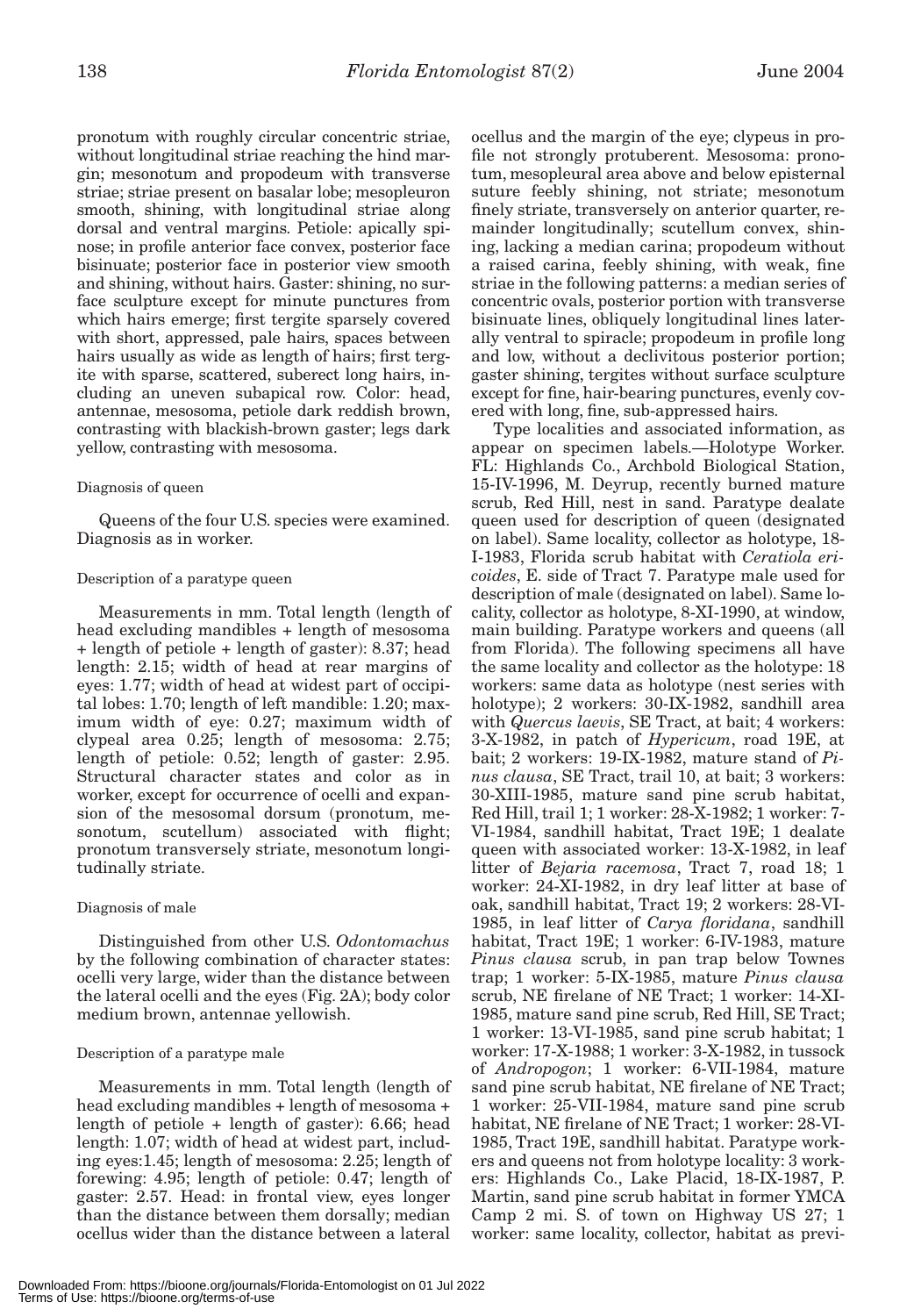

Fig. 2. *Odontomachus* species. A-D: heads of males, occipital and lateral views; A: *relictus*, B: *clarus*, C: *brunneus*, D: *ruginodis*. E-H: propodeal areas of males, lateral views; E: *relictus*, F: *clarus*, G: *brunneus*, H. *ruginodis*. At various times *relictus* (A, E) has been confused with *clarus* (B, F) and *brunneus* (C, G) with *ruginodis* (D, H). I: *ruginodis*, posterior side of petiole of worker. J-K: basalar sclerites (oval structure at upper right corner of mesopleuron) of workers: J: *clarus*, K: *relictus*.

ous, 30-X-1987; 3 workers: same locality, habitat as previous, 27-X-1987, J. Cronin, 1 worker: Highlands Co., Lake Placid, 15-X-1986, M. Deyrup, Holmes Avenue scrub site east of town; 3 workers: Highlands Co., Sebring, 11-IX-1987, P. Martin, former Flamingo Villas Devel., 3.7 mi. SE of Sebring, sand pine scrub; 2 workers: same locality, habitat as previous, 10-XI-1987, J. Cronin; 1 dealate queen with associated worker: same locality, habitat as previous, 17-IX-1990, M. Deyrup; 1 worker: Polk Co., TNC Tiger Creek Preserve, 5-X-

1989, M. Deyrup, recently burned scrub with *Quercus laevis*; 1 worker: Polk Co., Lake Wales, 26-I-1988, P. Martin, Flaming Arrow Boy Scout Camp, east of town, sand pine scrub; 1 dealate queen: same site, habitat as previous, 24-XI-1987, J. Cronin; 12 workers: Orange Co., Walt Disney World, S16, T24S, R27E, 5-VII-1996, Z. Prusak, sand pine/oak scrub zone MW-5 (unburned) #88; 2 workers: Orange Co., Walt Disney World, 22-VII-1996, Z. Prusak, MW-5 Cons. Area, unburned zone, sand pine scrub; 2 dealate queens, 4 work-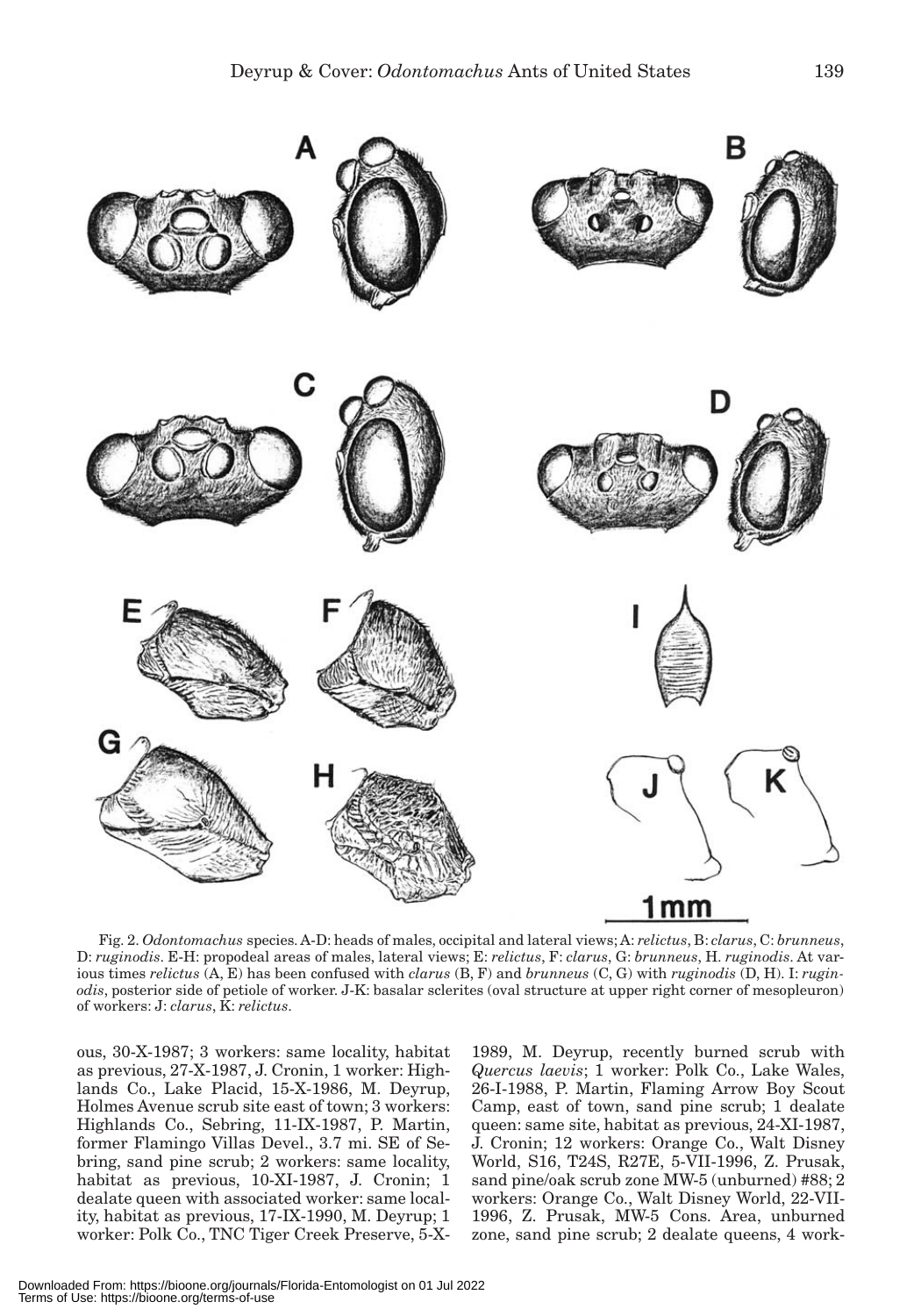ers: Citrus Co., 12 mi. NW of Brooksville, 11-V-2002, M. Deyrup & J. Mosley, Withlacoochee State Forest, Sugar Mill Tract, north of 480, sandhill with oaks; 4 workers: Citrus Co., 5 mi. W. of Inverness, 14-IX-1991, M. Deyrup, sandhill habitat, Withlacoochee State Forest; 2 workers: same locality, collector, habitat as previous, 14-XI-1991; 4 workers: Citrus Co., Withlacoochee State Forest, 14-XI-1991, M. Deyrup, 3.2 km south on forest road that begins 7.2 km west of jct. State Road 44 and County Road 581, open sandhill habitat, sparse ground cover of *Aristida beyrichiana*, scattered mature *Pinus palustris* and *Quercus laevis*; 5 workers: Citrus Co., Pine-Oak Estates, 1-IV-1993, M. Deyrup, sandhill habitat along Rt. 488, 3 mi. NE jct. with Rt. 495. Paratype males. The following males are from the Archbold Biological Station, collected by M. Deyrup in Townes flight traps on trails through mature sand pine scrub; dates as follows: 2: 19-VI-1985; 1: 8-VII-1985; 2: 29-VI-1985; 1: 13-VII-1985; 1: 14-VII-1985; 1: 10- VI-1985; 1: 26-VI-1985; 2: 5-VII-1985; 4: 1-VII-1985; 1: 9-X-1987; 1: 28-XII-1983; 1: 16-VII-1986; 1: 24-VII-1985; 1: 21-VII-1983; 1: 3-VII-1983; 1: 27-VI-1983; 2: 28-VI-1983; 1: 21-VI-1983; 1: 20- XI-1985; 1: 8-VII-1983; 1: 23-VIII-1984. Additional paratype males: 7: Orange Co., Walt Disney World, S16, T24S, R27E, 1-5-VII-1996, Z. Prusak, sand pine/oak scrub zone MW-5 (unburned), Malaise trap; 2: Orange Co., Walt Disney World, 8-13- VIII-1996, Z. Prusak, MW-5 Cons. Area unburned zone, sand pine scrub, Malaise trap.

## Deposition of types

Holotype, 3 paratype dealate queens, 32 paratype workers, 12 paratype males: Museum of Comparative Zoology, Harvard University, Cambridge, Massachusetts; 6 paratype workers, 4 paratype males: The Natural History Museum, London; 7 paratype workers, 4 paratype males: Los Angeles County Museum, Los Angeles, California; 10 paratype workers, 4 paratype males: Florida State Collection of Arthropods, Gainesville, Florida; remaining type material in the arthropod collection of the Archbold Biological Station, Lake Placid, Florida.

## Etymology

*relictus*, past participle of *relinquo*: left behind, referring to the distribution of the species on relict patches of Florida scrub and sandhill vegetation on high sand ridges in south-central Florida.

## Relationship between *relictus* and other species

Workers of *relictus* and *clarus* are morphologically similar, except for the striate basalar lobe (Fig. 2K) and consistently spinose petiole of *relictus*. Until we compared the males of the two species, we had interpreted these differences as small divergences between widely separated populations of a single species, especially since *clarus* shows considerable variation through the Southwest. The differences between males are the only clear evidence at present that *clarus* and *relictus* are distinct. The extraordinarily large eyes and ocelli of *relictus* (Fig. 2A) suggest that there is some feature of *relictus* flight behavior that is different from the flight behavior of *clarus*; any major difference may be likely to confer reproductive isolation. A possibly relevant feature of *relictus* flight behavior is that male activity, as monitored by Malaise traps, seems to be concentrated around moonlit nights (Deyrup et al. 1985). Another major structural difference is the longer, less declivitous propodeum of *relictus*; all four species occurring in the U.S. show conspicuous differences in the shape and sculpture of the propodeal area (Figs. 2E-H).

It is tempting to hypothesize that *relictus* is closely related to *clarus*, representing an eastern offshoot of a western lineage adapted to dry habitats. Some other animals, such as the Florida sand roach (*Arenivaga floridensis* Caudell), the Florida scrub-jay (*Aphelocoma coerulescens*) and the gopher tortoise (*Gopherus polyphemus*) seem to be examples of western lineages in relic desert-like habitats in Florida (Deyrup 1989). These animals could have spread east, along with a rich fauna of now extinct savanna-dwelling vertebrates, along an arid corridor in southern North America during the late Pliocene through mid-Pleistocene (Webb 1990). In Deyrup's 1989 and 1990 papers *relictus*, under the name of *clarus*, is specifically mentioned as an example of such a western lineage. Male *relictus*, however, do not support this hypothesis. They share their large eyes and ocelli, non-carinate scutellum and low propodeum with the other native southeastern species, *brunneus* (Figs. 2C, G). When the taxonomic status and distribution of southeastern *brunneus* is better understood, it may be possible to propose a new hypothesis on the derivation of *relictus*.

All four of the U.S. species of *Odontomachus* are combined with 17 New World species and two Old World species in the *haematodus* species group, distinguished by the reduction of the segments of the labial palps from four to three (Brown 1976).

#### Habitat and distribution of *relictus*

This species is a subterranean nester, and found only in areas of deep, unconsolidated, silica sand. These areas may be covered with Florida scrub vegetation, consisting of scattered pines, small oaks and other small trees and shrubs. Sometimes there are areas of bare sand, especially in the first few years following a fire. Alternatively, areas where *relictus* occurs may be sandhill vegetation, consisting of scattered pines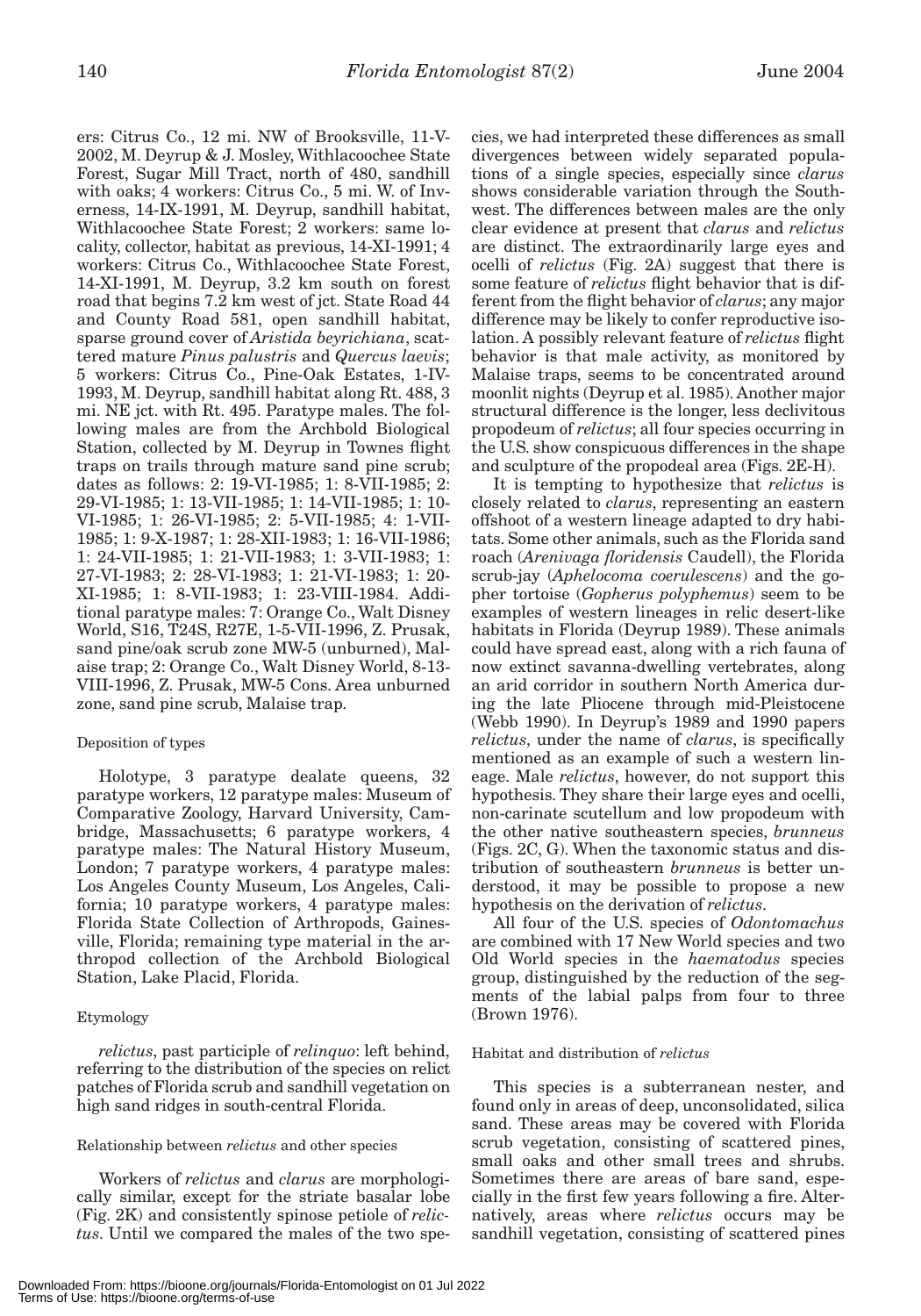above a low layer of grasses and forbs. For descriptions of these habitats, see Myers (1990). Nest entrances are not marked by a mound, but by scattered pellets of sand. Digging into a nest may produce a few workers, sometimes with brood, but no large aggregation of workers.

*Odontomachus relictus* is known from the Lake Wales Ridge, the southern Brooksville Ridge and the Orlando Ridge. It has not been found in scrub or sandhill habitats on the Atlantic Coastal Ridge, the Northern Brooksville Ridge, or the sandy uplands of northern Florida. The inland south-central sand ridges of the Florida Peninsula are over a million years old, and are known to have many plants and animals found nowhere else (Deyrup 1989, 1990). Some of these species appear to be remnant populations of species that were once more widespread, others are probably true (autochthonous) endemics. Up to the discovery of the distinct status of *O. relictus*, it seemed that this ant was an example of a series of remnant populations; now it appears that this species could just as easily be a true endemic of south-central Florida.

The restricted range and habitat of *O. relictus* might raise questions about its conservation status. About twenty-five years ago, its prospects would have seemed poor. At that time there were only two protected populations, one on the Lake Wales Ridge (Archbold Biological Station), the other on the southern Brooksville Ridge (Withlacoochee State Forest). Upland areas were being converted rapidly to housing and agriculture, and it seemed that few scrub and sandhill areas would remain within the range of *O. relictus*. Since that time, development and habitat destruction have occurred at an unprecedented rate, but the establishment of ecological preserves also has been remarkably fast, especially on the Lake Wales Ridge. This species now appears to be adequately protected, unless it is subjected to some widespread environmental threat that pervades natural areas. *Odontomachus relictus* is a good example of a species that seemed destined for the endangered species list, with all the trouble and expense implied in such listing, but was preemptively protected by more general conservation programs.

## SPECIES OF *Odontomachus* IN THE U.S.

The following keys distinguish between the four species known from the U.S. Brief comments on distribution, nomenclature and natural history follow the keys.

Key to Worker and Queen *Odontomachus* of the U.S.

| 1. Hairs on first gastral tergite extremely fine and dense: spaces between hairs less than one-third<br>as wide as the length of hairs (SE U.S., perhaps Neotropics)brunneus (Patton) |
|---------------------------------------------------------------------------------------------------------------------------------------------------------------------------------------|
| 1'. Hairs on first gastral tergite sparse, spaces between hairs at least one half as wide as length of hairs  2                                                                       |
| 2. Posterior face of petiole with conspicuous transverse striae (Fig. 2I) (Florida, W. Indies,                                                                                        |
|                                                                                                                                                                                       |
| 3. Basalar lobe (oval sclerite at posterior dorsal corner of mesopleuron) conspicuously striate                                                                                       |
|                                                                                                                                                                                       |
|                                                                                                                                                                                       |
| Key to Male Odontomachus of the U.S.                                                                                                                                                  |
|                                                                                                                                                                                       |
|                                                                                                                                                                                       |
|                                                                                                                                                                                       |
|                                                                                                                                                                                       |
| 3. Head and body mostly yellowish, propodeum and sometimes gaster contrasting brown;                                                                                                  |

Notes on Species

*Odontomachus brunneus*. This species apparently occurs throughout Florida, although there are no records from the three westernmost coun-

ties. It is also known from southern Georgia and Alabama. We have seen specimens from low coastal areas in Alabama, and there is no obvious reason why it should not occur in coastal Mississippi, Louisiana and Texas, although it is not re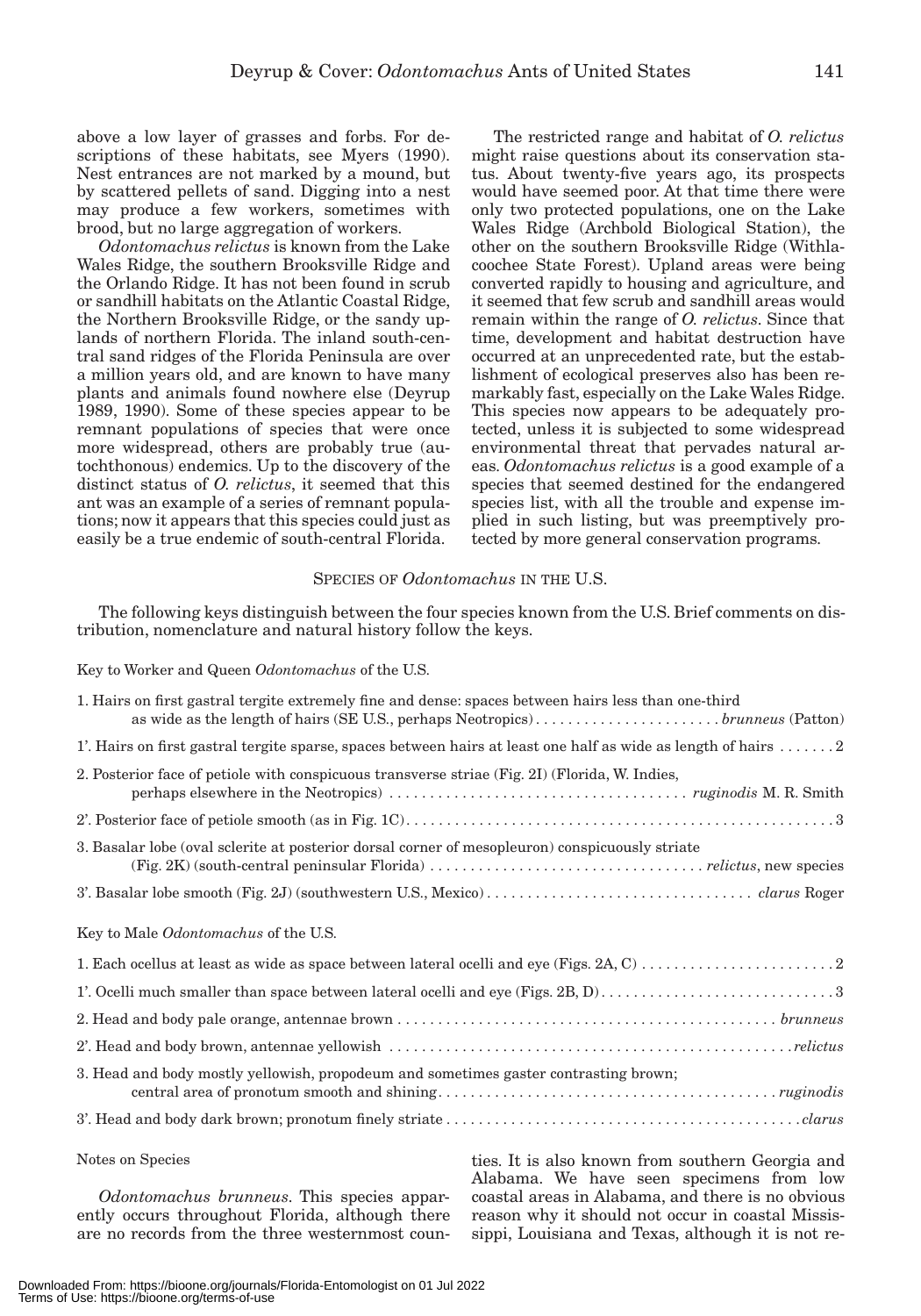ported from any of those states. A report of *brunneus* from Cuba (Fontenla 1997) might refer to some other species, as we have seen specimens that would key to *brunneus* from the Dominican Republic, but are probably closer to *O. insularis* Guerin. Its distribution in Central and South America is unclear, since this species was combined with *O. ruginodis* in Brown's revision of the genus (1976). Associating the various *brunneus*like forms with their males in Central and South America and the West Indies would be an interesting and useful project for local myrmecologists, and might easily yield distributional surprises or new species. Workers can easily be distinguished from other U.S. species by the densely hairy gaster.

Southeastern records of *insularis* in the Formicidae section of the Catalog of the Hymenoptera (D. R. Smith 1979) refer to *brunneus*. Although the catalog appeared several years after Brown's revision, the cut-off date for changes in the Formicidae section was mid-1975. Smith's treatment of North American *Odontomachus* differs from those of Creighton (1950) and M. R. Smith (1951) in elevating to species level three subspecies of *O. haematodus* (Linnaeus). This was backed by no taxonomic references, and certainly was not intended to compete with the earlier, but unavailable, revision by Brown.

*Odontomachus brunneus* occurs in both welldrained and poorly drained habitats; nests may be in soil or in rotten wood. This species, along with many others, was studied by Van Pelt (1958) at the Welaka Reserve (now Welaka State Forest) in Putnam Co., Florida. Van Pelt found many colonies, which occurred in all the terrestrial habitats in the area, including flatwoods, mesic forest, swamp forest, upland scrub and sandhill. Nests were in various microhabitats, including deep leaf litter, fallen logs, at the bases of trees, and open or sparsely covered sandy areas. At the Archbold Biological Station, *brunneus* occurs in moist habitats, including flatwoods, bayheads, the edges of seasonal ponds, and elevated tussocks or fallen pines within seasonal ponds. It has not been found in the more elevated upland areas of the Station, which are occupied by *relictus*. This distribution gives the impression that there is some competitive displacement based on differential adaptation to moisture conditions, but the evidence remains circumstantial. It may be relevant that in parts of its range devoid of *relictus*, where *brunneus* occurs in dry, upland areas individuals never achieve the large size and dark color seen in some specimens from wet areas. Nobody knows, however, whether the smaller, paler individuals represent stressed individuals in suboptimal conditions, or whether they represent an adaptive phenotypic response in a robust population.

Workers of *brunneus* sometimes emerge to forage on cloudy days, but are generally nocturnal. The formidable jaws of *brunneus* are not used as

assertively as one might expect, and there is fragmentary evidence that *brunneus* is sensitive to chemical defenses. Prey are approached tentatively, and the ant recoils immediately after striking the prey (Brown 1976). There may be a delay before the prey is picked up and carried away; Brown (1976) suggested that these ants react to chemical defenses, which are allowed to dissipate before the prey is retrieved. Alex Wild, while a student at the Archbold Biological Station, twice observed *brunneus* retreating hastily when confronted by aroused workers of *Dorymyrmex bureni* (Trager) (unpublished natural history notes on file at the Archbold Biological Station). *Dorymyrmex bureni* is much smaller than *O. brunneus*, but can release large quantities of defensive chemicals that are pungent to the human nose. Van Pelt (1958) reported accumulations of *brunneus* head capsules in the nests of *Formica archboldi* Smith, and suggested the possibility that *brunneus* is a regular part of the diet of *F. archboldi*. If this is the case, it is more likely that the *brunneus* are subdued by chemical means than by mandible-to-mandible combat.

During this study specimens were examined from the following areas: FL: Alachua, Baker, Bay, Bradford, Brevard, Broward, Citrus, Clay, Collier, Columbia, Dade, De Soto, Dixie, Duval, Franklin, Gadsden, Gilchrist, Glades, Hamilton, Hernando, Highlands, Hillsborough, Indian River, Jackson, Jefferson, Lake, Lee, Leon, Levy, Liberty, Madison, Marion, Martin, Monroe, Nassau, Okeechobee, Orange, Osceola, Palm Beach, Pasco, Polk, Putnam, Sarasota, St. Lucie, Sumter, Taylor, Volusia, Wakulla, Walton Counties; GA: Clinch County; AL: Baldwin, Houston Counties.

*Odontomachus clarus*. This species is known from northern Mexico and from Texas, New Mexico and Arizona. It is the only *Odontomachus* known from the southwestern U.S. and northern border of Mexico, so specimens may be identified tentatively by their source alone. The similar species *ruginodis* will probably be transported to the southwestern U.S.; *ruginodis* has conspicuous striae on the posterior face of the petiole (Fig. 2I). It is also possible that the species we consider *clarus* includes unrecognized cryptic species. If this is the case, the occurrence of additional species might be detected by finding more than one form of male within the range of *clarus*. We have seen males associated with workers of *clarus* from two widely separated sites: Cochise Co., AZ, and Jeff Davis Co., TX. In our experience, it is difficult to find workers of *clarus* with associated males. Examination of specimens from light traps or flight traps might be a convenient way to establish whether there is more than one western species. Records of *clarus* from the West Indies (Smith 1979) refer to some other species, perhaps *ruginodis*. All references to *clarus* in Florida (Deyrup et al. 1985; Deyrup 1989; Deyrup et al.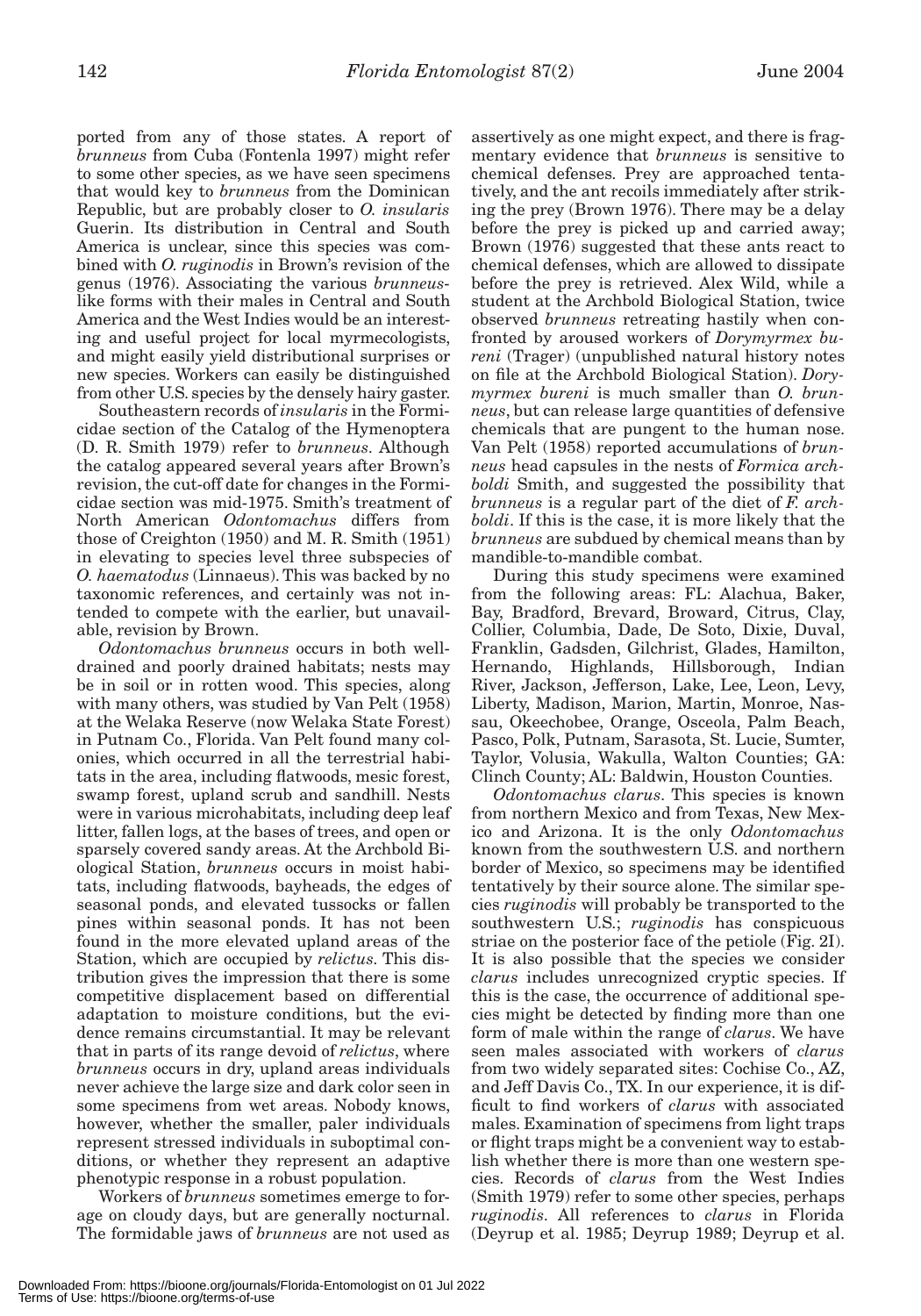1989; Deyrup 1990; Sivinski et al. 1998) should be referred to *relictus*, as discussed above.

The species names *coninodis* Wheeler and *desertorum* Wheeler, listed in the 1979 catalog, were synonymized under *clarus* by Brown (1976). Brown reported that "*coninodis*," which has a blunt petiolar spine, occurs at the higher elevations in Arizona, in isolated, low mountain ranges, surrounded by lower areas occupied by typical *clarus* with an elongate petiolar spine. The distribution of the two forms is unlike that of a normal pair of geographic subspecies, and Brown characterized the short-spined forms as "depauperate ecotypes or ecophenotypes." As in the case (mentioned above) of the smaller, paler *brunneus* found in dry sites, it seems premature to apply the pejorative "depauperate" to a condition that, for all we know, could be a superb adaptive response.

In Arizona this species is found, usually in small numbers, under rocks and grass tussocks, in both dry and mesic sites. In western Texas it shows a preference for more mesic sites and fine soils; nests are usually found under rocks or logs (Cokendolpher & Francke1990).

During this study specimens were examined from the following sites (we provide more detailed site information for *clarus* than for *brunneus* or *ruginodis* because of evidence of geographic variability in *clarus*). AZ: Cochise Co. (Chiricahua Mts: Cave Creek, Texas, and Idlewild Canyons), Pima Co. (Tucson), Santa Cruz Co. (Patagonia Mts., Pajarito Mts.); TX: Bosque Co. (Meridian), Brewster Co. (Big Bend National Park: Rio Grande Village), Denton Co. (no locality), Jeff Davis Co. (Davis Mts.), Travis Co. (Bull Creek, McNeil); MEXICO: Chihuahua (Riva Palacio, Guerero, Conchos), Coahuilla (25 km E. of Saltillo), Cuernovaca (no locality), Guanjuato (highway 57 km 57), Hidalgo (San Miguel), Jalisco (Guadelajara), Mexico (Pedrigales), Nuevo Leon ((Monterrey), Queretaro (3 mi. W. of Queretaro).

*Odontomachus ruginodis*. This species occurs sporadically through southern and central Florida, at least as far north as Orlando, and also in the West Indies. Its distribution in South and Central America is unclear because it has been confused with *brunneus*. Its ability to thrive in disturbed habitats should allow it to invade mainland Neotropical areas, if it is not already present. It is probable that this species will be distributed by commerce to disturbed areas in the Southwest. The conspicuous striae on the posterior face of the petiole (Fig. 2I) distinguish workers of this species from the similar *clarus* and *relictus*, but there are additional species with petiolar striae (e.g., *O. bauri* Emery) outside the U.S.

The name *ruginodis* was first applied by Wheeler (1905), and Wheeler was designated as the author of *ruginodis* in Deyrup et al. (1985) and Deyrup et al. (1989). The name *ruginodis*, however, was first used as a quadrinomial (*Odontomachus haematodus insularis ruginodis*), and therefore is not a valid name under the rules of nomenclature. The first use of *ruginodis* as a trinomial, or subspecies (*Odontomachus haematodus ruginodis*), was by M. R. Smith (1937). Since this is the first valid use of *ruginodis* for this species, M. R. Smith is the author of the name. This, along with hundreds of other tangles of nomenclature, was straightened out in Bolton's 1995 catalog of ants.

In Florida, this species occurs in disturbed areas, including urban and suburban habitats. It occurs along the beaches in the tropical part of the state. It has not yet been found inland in natural habitats. In Puerto Rico it differs from another sympatric species (perhaps *O. bauri*) in its preference for open, sunny areas, especially river bottoms (Smith 1937).

The defensive mandible-snapping behavior of *ruginodis* was studied by Carlin and Gladstein (1989). When a nest is attacked by other ants, the *ruginodis* workers rush out, snapping at anything that seems a threat. Enemy ants may be dismembered or knocked out of the way by the mandibular strikes. If the mandibles hit a solid object, the *ruginodis* may itself be flung into the air for a distance of several centimeters. This does not seem to be an escape mechanism, as the worker, upon landing, immediately charges back into the fray. The nest entrance is usually guarded by a single worker, who stands with cocked mandibles near the entrance. If an intruder approaches within striking distance, the mandibles snap shut, responding to signals from the antennae and long sensory hairs at the bases of the mandibles. The heavy apices of the mandibles do not slice into the intruder, but knock it away a distance of about one to fourteen centimeters. Carlin and Gladstein call this the "bouncer defense."

During this study specimens were examined from the following areas: FL: Brevard, Broward, Charlotte, Collier, Dade, Glades, Hendry, Highlands, Hillsborough, Indian River, Lee, Manatee, Martin, Monroe, Orange, Palm Beach, Pinellas, Orange, Polk, St. Lucie, Volusia Counties; BER-MUDA; BAHAMAS: New Providence, San Salvador, Rum Cay, North Andros Islands; PUERTO RICO: Rio Grande.

## Residual Problems

There are still some questions on the taxonomy and distribution of the *Odontomachus* species that occur in the U.S. The distribution of *brunneus* and *ruginodis* is unclear. Does *brunneus* occur in coastal wetlands around the Gulf of Mexico? Is *brunneus* as it appears in the southeastern North America the same species as the *brunneus* populations reported from the West Indies and the mainland Neotropics? Does *rugino-*